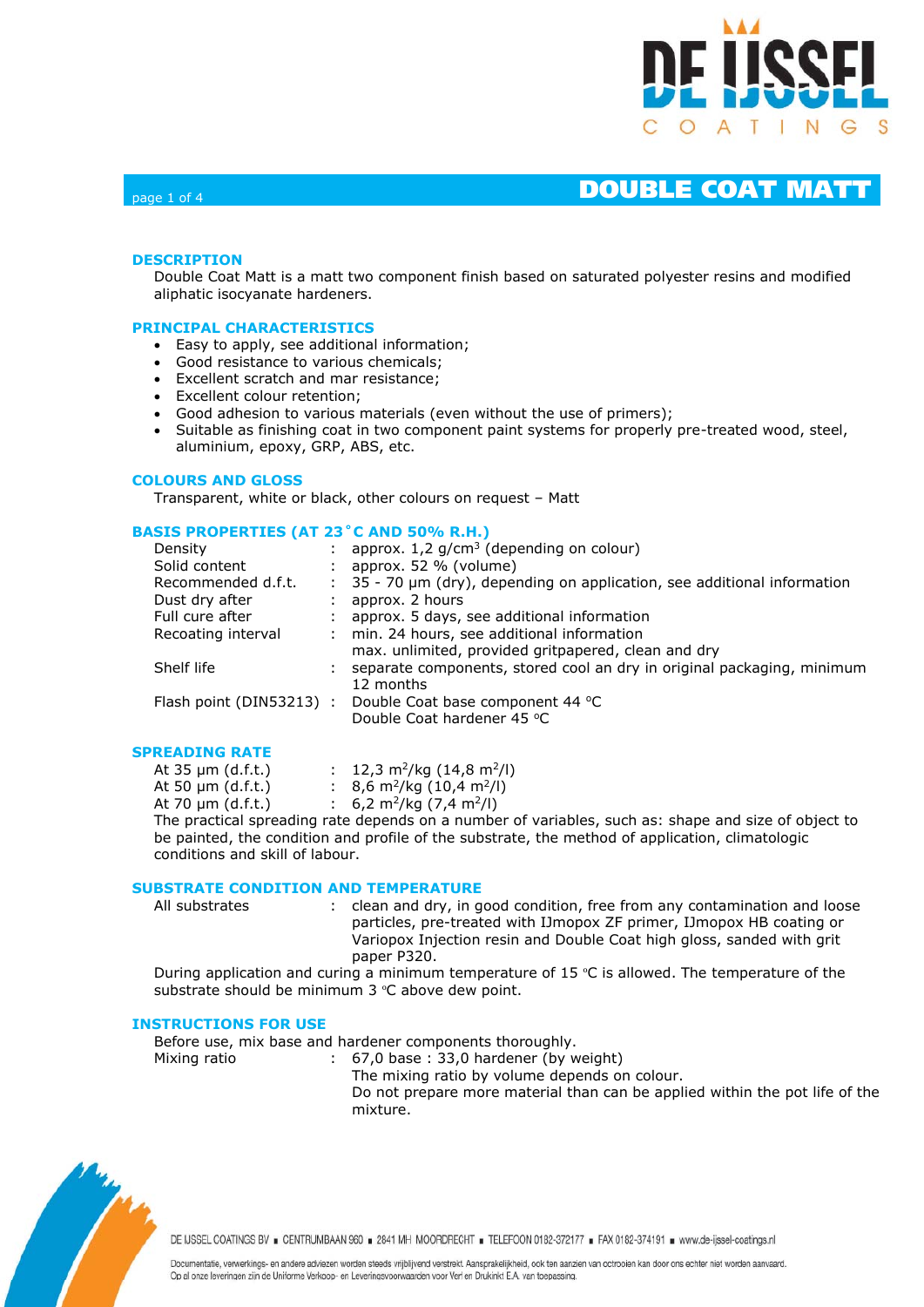

## $p_{\text{space 2 of 4}}$  and  $p_{\text{space 2 of 4}}$  and  $p_{\text{space 2 of 4}}$

| Induction time | : 30 minutes at 20 $^{\circ}$ C                 |
|----------------|-------------------------------------------------|
| Pot life       | : 2 hours at 25 $°C$ (depending on colour)      |
|                | 3 hours at 20 °C (depending on colour)          |
|                | 4 hours at 15 $\degree$ C (depending on colour) |

### Application with

| Application with                                                                      |                           |                |                      |  |
|---------------------------------------------------------------------------------------|---------------------------|----------------|----------------------|--|
|                                                                                       | Brush/roller <sup>1</sup> | Air spray      | Airless spray        |  |
| Type thinner                                                                          | Brush thinner             | Spray thinner  | Spray thinner        |  |
| % of thinner                                                                          | $3 - 5%$                  | $5 - 15%$      | $0 - 5\%$            |  |
| Nozzle orifice                                                                        | n.a.                      | $1.2 - 1.4$ mm | $0.009 - 0.011$ inch |  |
| Nozzle pressure                                                                       | n.a.                      | $2 - 3$ bar    | 160 Bar              |  |
| Cleaning                                                                              | Brush thinner             | Spray thinner  | Spray thinner        |  |
| <sup>1</sup> Application by brush or roller may lead to visible brush or roller marks |                           |                |                      |  |

### **ADDITIONAL INFORMATION**

Recoating and curing of Double Coat Matt

|                                                     | $15^{\circ}$ C | $20^{\circ}$ C | $25^{\circ}$ C |
|-----------------------------------------------------|----------------|----------------|----------------|
| Minimum                                             | 32 hours       | 24 hours       | 16 hours       |
| Maximum, with Double Coat Matt,<br>without sanding  | 3 days         | 2 days         | 1 day          |
| Maximum, after sanding with grit<br>paper P320-P400 | unlimited      | unlimited      | unlimited      |
| Fully cured after                                   | 10 days        | 5 days         | 3 davs         |

### • Recommended filmthickness

The recommended filmthickness in this datasheet is for each separate layer and depends on application method. How many layers are recommended depends on the field of application, the exposure conditions and type of substrate. The total necessary number of layers can be found in the paint system recommendation.

- Application of Double Coat Matt by brush or roller
	- The best results are achieved by spray application. Brush or roller application may lead to brush or roller marks.
	- Adjust the viscosity with Double Coat Brush thinner to 50 to 55 s DIN 4 after the induction time.
	- Use oval brushes or solvent resistant mohair or moltoprene rollers.
- Application of Double Coat Matt by spray
	- Application of Double Coat Matt by spray is only recommended for professional users only;
	- Clean spray equipment thoroughly with clean Double Coat Spray thinner before start of application.
	- Adjust the viscosity with Double Coat Spray thinner to 18 to 20 s DIN 4 after the induction time.
	- Apply a mist coat first, followed by a full cross layer after 15 minutes.
	- Depending on size and shape of the object to be coated and the temperature during application, Double Coat Spraythinner may be replaced by Double Coat Spraythinner 60. Double Coat Spraythinner 60 is a slow evaporation thinner, improving levelling and reducing overspray.
- Sanding Double Coat Matt The best adhesion and gloss is achieved by sanding Double Coat between each coat. Use for every layer a finer grit paper, starting from P240-P320-P360-P400.
- Use of Double Coat Matt Double Coat Matt is less suitable for exterior exposure conditions compared to Double Coat High gloss.



DE IJSSEL COATINGS BV E CENTRUMBAAN 960 = 2841 MH MOORDRECHT = TELEFOON 0182-372177 = FAX 0182-374191 = www.de-ijssel-coatings.nl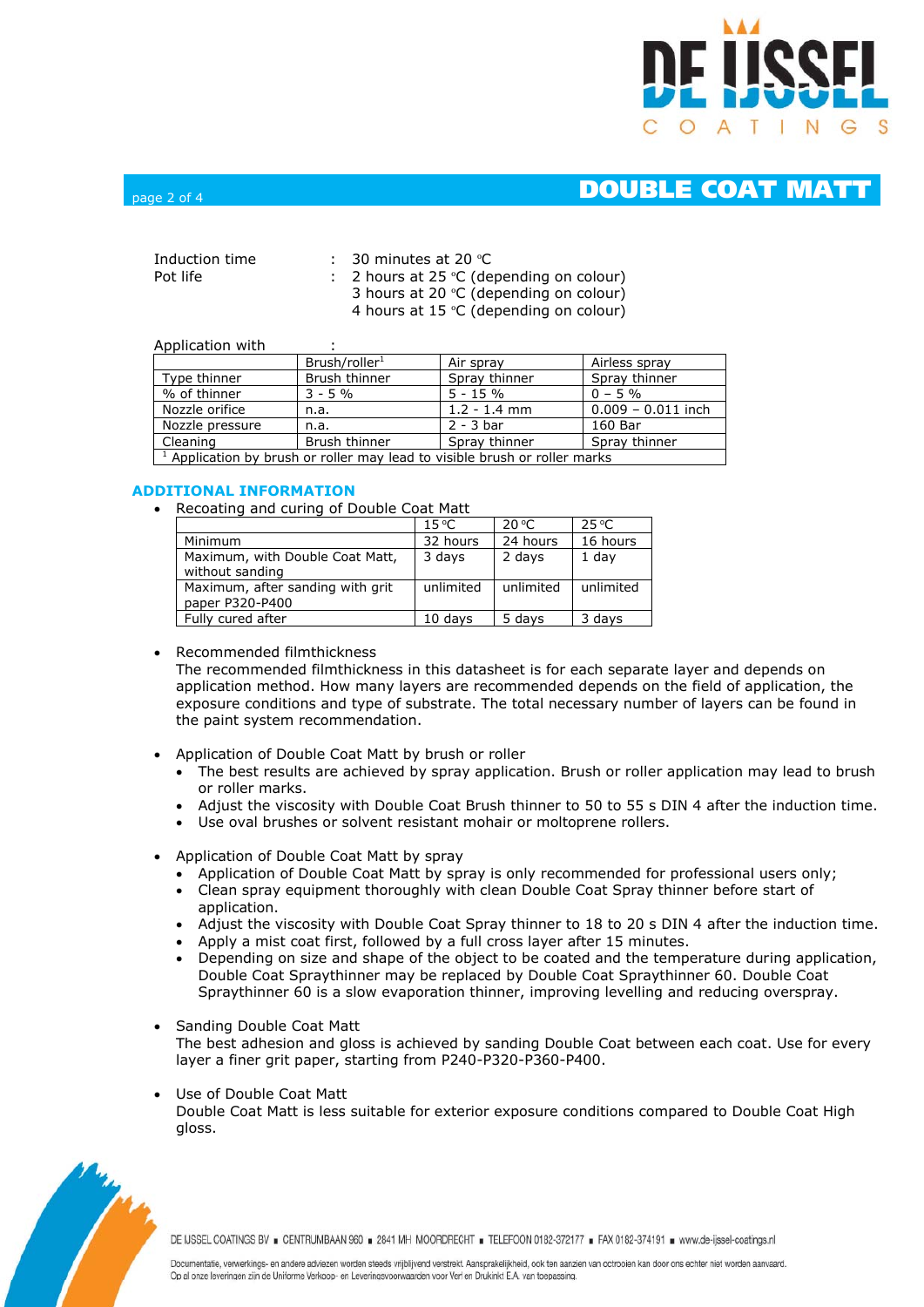

page 3 of

DOUBLE COAT MATT



DE IJSSEL COATINGS BV = CENTRUMBAAN 960 = 2841 MH MOORDRECHT = TELEFOON 0182-372177 = FAX 0182-374191 = www.de-ijssel-coatings.nl